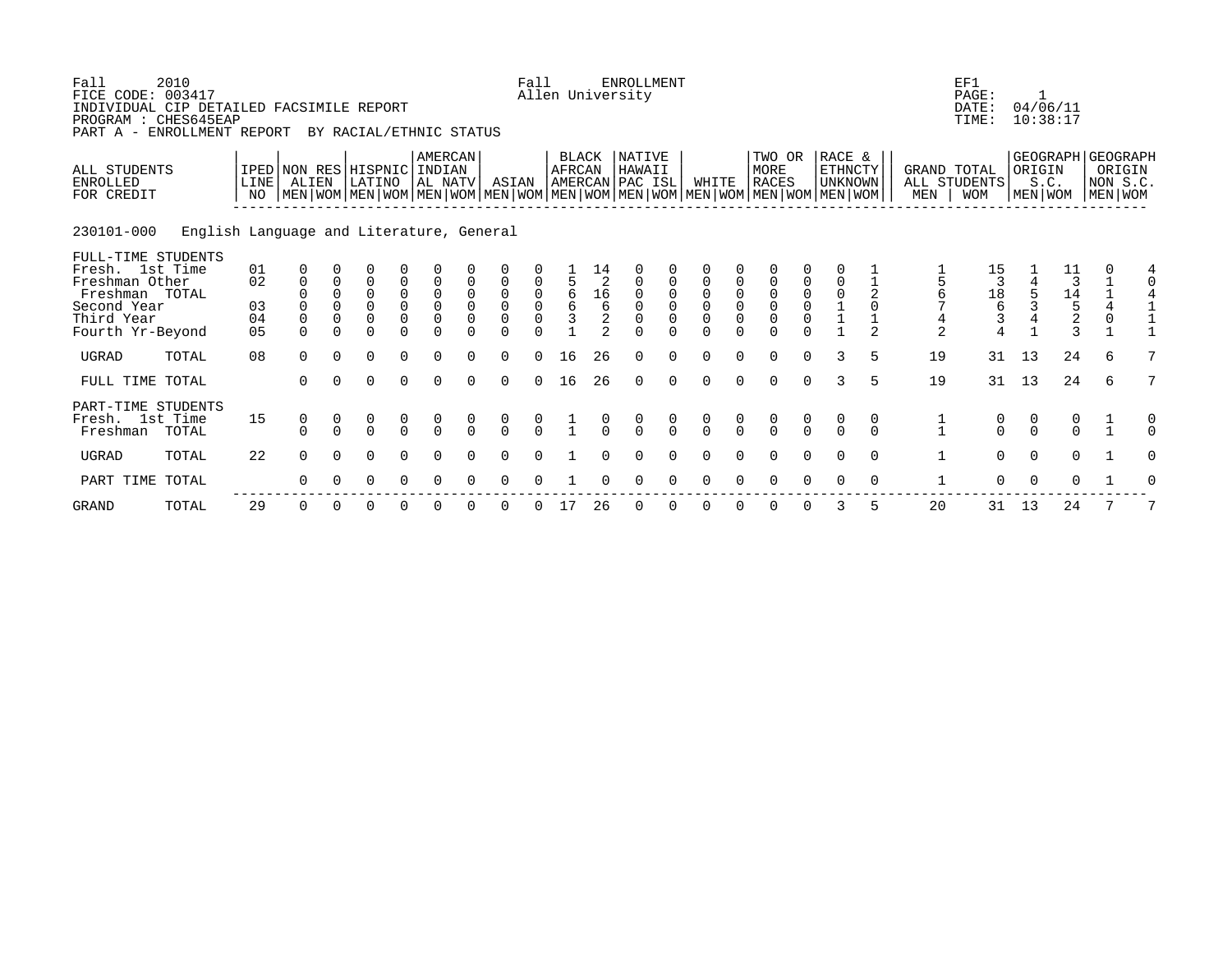| Fall<br>FICE CODE: 003417<br>INDIVIDUAL CIP DETAILED FACSIMILE REPORT<br>PROGRAM : CHES645EAP<br>PART A - ENROLLMENT REPORT | 2010                                 |                            |                                                  |                                        |                                        |                                                  | BY RACIAL/ETHNIC STATUS                   |                                                          |                                                                    | Fall                                      |                                                                                     |                                            | <b>ENROLLMENT</b><br>Allen University            |                                           |                                                            |                                     |                                                                                                                                               |                                                     |                                        |                            |                                      | EF1<br>PAGE:<br>DATE:<br>TIME:  | 2                                                          | 04/06/11<br>10:38:17                       |                                                        |                                            |
|-----------------------------------------------------------------------------------------------------------------------------|--------------------------------------|----------------------------|--------------------------------------------------|----------------------------------------|----------------------------------------|--------------------------------------------------|-------------------------------------------|----------------------------------------------------------|--------------------------------------------------------------------|-------------------------------------------|-------------------------------------------------------------------------------------|--------------------------------------------|--------------------------------------------------|-------------------------------------------|------------------------------------------------------------|-------------------------------------|-----------------------------------------------------------------------------------------------------------------------------------------------|-----------------------------------------------------|----------------------------------------|----------------------------|--------------------------------------|---------------------------------|------------------------------------------------------------|--------------------------------------------|--------------------------------------------------------|--------------------------------------------|
| ALL STUDENTS<br><b>ENROLLED</b><br>FOR CREDIT                                                                               |                                      | LINE<br>NO.                | IPED NON RES HISPNIC<br>ALIEN                    |                                        | LATINO                                 |                                                  | AMERCAN<br>INDIAN<br>AL NATV              |                                                          | ASIAN                                                              |                                           | AFRCAN                                                                              | <b>BLACK</b>                               | NATIVE<br>HAWAII<br>AMERCAN PAC ISL              |                                           | WHITE                                                      |                                     | TWO OR<br>MORE<br><b>RACES</b><br>  MEN   WOM   MEN   WOM   MEN   WOM   MEN   WOM   MEN   WOM   MEN   WOM   MEN   WOM   MEN   WOM   MEN   WOM |                                                     | RACE &<br><b>ETHNCTY</b><br>UNKNOWN    |                            | GRAND TOTAL<br>MEN                   | ALL STUDENTS<br><b>WOM</b>      | ORIGIN<br>MEN WOM                                          | S.C.                                       | GEOGRAPH   GEOGRAPH<br>ORIGIN<br>NON S.C.<br>MEN   WOM |                                            |
| 260101-000                                                                                                                  | Biology/Biological Sciences, General |                            |                                                  |                                        |                                        |                                                  |                                           |                                                          |                                                                    |                                           |                                                                                     |                                            |                                                  |                                           |                                                            |                                     |                                                                                                                                               |                                                     |                                        |                            |                                      |                                 |                                                            |                                            |                                                        |                                            |
| FULL-TIME STUDENTS<br>Fresh. 1st Time<br>Freshman Other<br>Freshman TOTAL<br>Second Year<br>Third Year<br>Fourth Yr-Beyond  |                                      | 01<br>02<br>03<br>04<br>05 | 0<br>$\mathbf 0$<br>0<br>$\mathbf 0$<br>$\Omega$ | 0<br>0<br>0<br>$\mathbf 0$<br>$\Omega$ | 0<br>0<br>0<br>$\mathbf 0$<br>$\Omega$ | 0<br>0<br>0<br>0<br>$\Omega$                     | 0<br>0<br>$\mathsf{O}$<br>0<br>$\Omega$   | $\overline{0}$<br>$\mathbf 0$<br>$\mathbf 0$<br>$\Omega$ | 0<br>$\mathsf 0$<br>$\mathsf{O}\xspace$<br>$\mathbf 0$<br>$\Omega$ | 0<br>$\mathsf 0$<br>0<br>$\Omega$         | 14<br>8<br>$\begin{array}{c} 2\overline{2} \\ 3 \\ 2 \end{array}$<br>$\overline{a}$ | 63<br>18<br>81<br>25<br>5                  | $\mathbf 0$<br>0<br>0<br>$\mathbf 0$<br>$\Omega$ | 0<br>0<br>$\mathsf{O}$<br>0<br>$\Omega$   | 0<br>$\mathbf 0$<br>$\mathsf 0$<br>$\mathbf 0$<br>$\Omega$ | $\mathbf 0$<br>0<br>$\mathbf 0$     | $\mathsf 0$<br>$\mathsf{O}\xspace$<br>$\mathbf 0$<br>$\Omega$                                                                                 | 0<br>$\mathsf 0$<br>$\mathsf{O}\xspace$<br>$\Omega$ | $\mathbf 0$<br>$\mathsf 0$<br>$\Omega$ | 3<br>3<br>$\mathbf 0$<br>6 | 14<br>22<br>$\overline{4}$<br>3<br>2 | 66<br>18<br>84<br>28<br>5<br>11 | 8<br>$\overline{4}$<br>12<br>$\mathbf{1}$<br>3<br>$\Omega$ | 48<br>15<br>63<br>18<br>5                  | 6<br>$\overline{4}$<br>10<br>3<br>$\mathbf 0$<br>2     | 18<br>3<br>21<br>10<br>$\overline{0}$<br>6 |
| <b>UGRAD</b>                                                                                                                | TOTAL                                | 08                         | $\Omega$                                         | $\Omega$                               | $\Omega$                               | $\Omega$                                         | $\Omega$                                  | $\Omega$                                                 | $\Omega$                                                           | $\Omega$                                  | 29                                                                                  | 116                                        | $\Omega$                                         | $\Omega$                                  | $\Omega$                                                   |                                     | $\Omega$                                                                                                                                      | $\Omega$                                            | 2                                      | 12                         | 31                                   | 128                             | 16                                                         | 91                                         | 15                                                     | 37                                         |
| FULL TIME TOTAL                                                                                                             |                                      |                            | $\Omega$                                         |                                        | $\Omega$                               | $\Omega$                                         | $\Omega$                                  | $\Omega$                                                 | $\Omega$                                                           | $\Omega$                                  | 29                                                                                  | 116                                        | $\Omega$                                         | $\Omega$                                  | $\Omega$                                                   | $\Omega$                            | $\Omega$                                                                                                                                      | $\Omega$                                            | 2                                      | 12                         | 31                                   | 128                             | 16                                                         | 91                                         | 15                                                     | 37                                         |
| PART-TIME STUDENTS<br>Fresh. 1st Time<br>Freshman TOTAL<br>Second Year                                                      |                                      | 15<br>17                   | 0<br>$\mathbf 0$<br>$\cap$                       | $\mathbf 0$<br>$\Omega$                | 0<br>$\overline{0}$<br>$\Omega$        | $\begin{matrix} 0 \\ 0 \end{matrix}$<br>$\Omega$ | $\begin{matrix} 0 \\ 0 \\ 0 \end{matrix}$ | $\mathsf{O}\xspace$<br>$\Omega$                          | $\begin{matrix} 0 \\ 0 \\ 0 \end{matrix}$                          | $\begin{matrix} 0 \\ 0 \\ 0 \end{matrix}$ | $\begin{matrix} 0 \\ 0 \\ 1 \end{matrix}$                                           | $\begin{array}{c} 2 \\ 2 \\ 1 \end{array}$ | $\begin{matrix} 0 \\ 0 \\ 0 \end{matrix}$        | $\begin{matrix} 0 \\ 0 \\ 0 \end{matrix}$ | $\begin{matrix} 0 \\ 0 \\ 0 \end{matrix}$                  | $\begin{matrix}0\\0\\0\end{matrix}$ | $\begin{matrix} 0 \\ 0 \\ 0 \end{matrix}$                                                                                                     | $\overline{0}$                                      | $\mathsf{O}$<br>$\cap$                 | 0<br>$\mathbf 0$<br>$\cap$ | 0                                    | $\frac{2}{1}$                   | $\begin{smallmatrix}0\\1\end{smallmatrix}$                 | $\begin{smallmatrix}0\\1\end{smallmatrix}$ | 0<br>$\boldsymbol{0}$                                  | $\frac{2}{2}$<br>$\Omega$                  |
| <b>UGRAD</b>                                                                                                                | TOTAL                                | 22                         | $\Omega$                                         | $\Omega$                               | $\Omega$                               | $\Omega$                                         | $\Omega$                                  | $\Omega$                                                 | 0                                                                  | $\Omega$                                  |                                                                                     | 3                                          | 0                                                | $\mathbf 0$                               | $\Omega$                                                   | $\cap$                              | $\Omega$                                                                                                                                      | $\Omega$                                            | $\Omega$                               | $\Omega$                   |                                      | 3                               |                                                            | $\mathbf{1}$                               | $\Omega$                                               | 2                                          |
| PART TIME                                                                                                                   | TOTAL                                |                            | $\Omega$                                         |                                        | $\Omega$                               |                                                  | $\Omega$                                  |                                                          | $\Omega$                                                           |                                           |                                                                                     |                                            | $\Omega$                                         | ∩                                         | $\cap$                                                     |                                     | $\Omega$                                                                                                                                      |                                                     |                                        | $\Omega$                   |                                      | 3                               |                                                            |                                            | $\Omega$                                               | 2                                          |
| <b>GRAND</b>                                                                                                                | TOTAL                                | 29                         | $\Omega$                                         | $\Omega$                               | 0                                      | O                                                | 0                                         | ∩                                                        | 0                                                                  | 0                                         |                                                                                     | 30 119                                     | 0                                                | O                                         | $\Omega$                                                   |                                     | $\Omega$                                                                                                                                      |                                                     | 2                                      | 12                         | 32                                   | 131                             | 17                                                         | 92                                         | 15                                                     | 39                                         |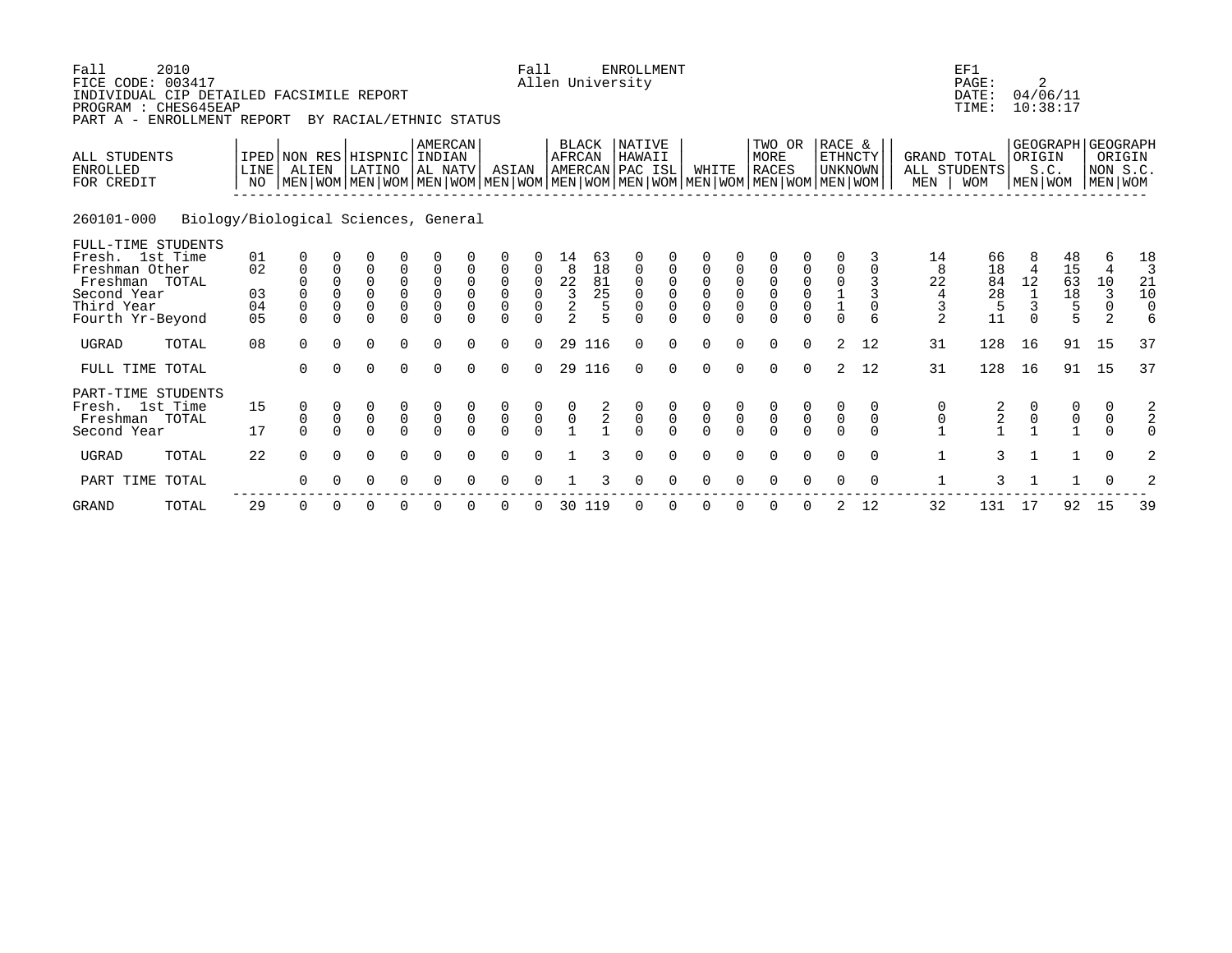| Fall<br>FICE CODE: 003417<br>INDIVIDUAL CIP DETAILED FACSIMILE REPORT<br>PROGRAM : CHES645EAP<br>PART A - ENROLLMENT REPORT | 2010                 |               |                                      |                     | BY RACIAL/ETHNIC STATUS               |                                                |                                           |                     |                                           | Fall                                        |                                              |                      | ENROLLMENT<br>Allen University      |                                           |             |                     |                                                                                                                                               |          |                              |   |                    | EF1<br>PAGE:<br>DATE:<br>TIME: | 3                 | 04/06/11<br>10:38:17                                    |                                                    |   |
|-----------------------------------------------------------------------------------------------------------------------------|----------------------|---------------|--------------------------------------|---------------------|---------------------------------------|------------------------------------------------|-------------------------------------------|---------------------|-------------------------------------------|---------------------------------------------|----------------------------------------------|----------------------|-------------------------------------|-------------------------------------------|-------------|---------------------|-----------------------------------------------------------------------------------------------------------------------------------------------|----------|------------------------------|---|--------------------|--------------------------------|-------------------|---------------------------------------------------------|----------------------------------------------------|---|
| ALL STUDENTS<br>ENROLLED<br>FOR CREDIT                                                                                      |                      | LINE  <br>NO. | ALIEN                                |                     | IPED NON RES HISPNIC INDIAN<br>LATINO |                                                | AMERCAN<br>AL NATV                        |                     | ASIAN                                     |                                             | BLACK<br>AFRCAN                              |                      | NATIVE<br>HAWAII<br>AMERCAN PAC ISL |                                           | WHITE       |                     | TWO OR<br>MORE<br><b>RACES</b><br>  MEN   WOM   MEN   WOM   MEN   WOM   MEN   WOM   MEN   WOM   MEN   WOM   MEN   WOM   MEN   WOM   MEN   WOM |          | RACE &<br>ETHNCTY<br>UNKNOWN |   | GRAND TOTAL<br>MEN | ALL STUDENTS<br><b>WOM</b>     | ORIGIN<br>MEN WOM | S.C.                                                    | GEOGRAPH GEOGRAPH<br>ORIGIN<br>NON S.C.<br>MEN WOM |   |
| 270101-000                                                                                                                  | Mathematics, General |               |                                      |                     |                                       |                                                |                                           |                     |                                           |                                             |                                              |                      |                                     |                                           |             |                     |                                                                                                                                               |          |                              |   |                    |                                |                   |                                                         |                                                    |   |
| FULL-TIME STUDENTS<br>Fresh. 1st Time                                                                                       |                      | 01            |                                      |                     |                                       |                                                |                                           |                     |                                           |                                             |                                              |                      |                                     |                                           |             |                     |                                                                                                                                               |          |                              |   | 14                 | 14                             |                   | $\begin{smallmatrix}1&2\0&$                             |                                                    | 2 |
| Freshman Other                                                                                                              |                      | 02            | $\begin{matrix} 0 \\ 0 \end{matrix}$ | $\ddot{\mathbf{0}}$ | $\overline{0}$                        | $\begin{matrix} 0 \\ 0 \\ 0 \\ 0 \end{matrix}$ | $\begin{matrix} 0 \\ 0 \\ 0 \end{matrix}$ | $\mathsf{O}\xspace$ | $\begin{matrix} 0 \\ 0 \end{matrix}$      | $\overline{0}$<br>$\mathsf{O}\xspace$       | $\begin{array}{c} 14 \\ 3 \end{array}$<br>17 | $\overline{0}$<br>12 | $\mathsf{O}\xspace$<br>$\mathsf 0$  |                                           |             | $\mathsf{O}\xspace$ |                                                                                                                                               |          |                              |   | 17                 | $\mathbf 0$                    | 11                |                                                         | 6                                                  |   |
| Freshman TOTAL<br>Second Year                                                                                               |                      | 03            |                                      | $\mathsf{O}$        | $\overline{0}$                        |                                                |                                           | $\mathsf{O}$        |                                           |                                             |                                              |                      | $\mathsf{O}\xspace$                 | $\begin{matrix} 0 \\ 0 \\ 0 \end{matrix}$ | $\mathbf 0$ | $\mathbf{0}$        |                                                                                                                                               |          |                              |   |                    | 14<br>6                        |                   | $\begin{array}{c}\n 12 \\  6 \\  2 \\  2\n \end{array}$ |                                                    |   |
| Third Year                                                                                                                  |                      | 04            | $\overline{0}$                       | $\mathsf 0$         | $\overline{0}$                        |                                                | $\overline{0}$<br>0                       | $\mathsf 0$         | $\begin{matrix} 0 \\ 0 \\ 0 \end{matrix}$ | $\begin{bmatrix} 0 \\ 0 \\ 0 \end{bmatrix}$ | $\begin{array}{c} 4 \\ 5 \\ 2 \end{array}$   |                      |                                     | $\overline{0}$                            |             | $\mathsf 0$         | $\overline{0}$<br>0                                                                                                                           |          |                              |   |                    | $\frac{2}{2}$                  |                   |                                                         | $\frac{2}{0}$                                      |   |
| Fourth Yr-Beyond                                                                                                            |                      | 05            | $\Omega$                             |                     | $\Omega$                              | $\Omega$                                       |                                           |                     |                                           |                                             |                                              |                      |                                     | $\cap$                                    |             |                     | $\cap$                                                                                                                                        |          |                              |   |                    |                                |                   |                                                         |                                                    |   |
| UGRAD                                                                                                                       | TOTAL                | 08            | $\Omega$                             | $\Omega$            | $\Omega$                              | $\Omega$                                       | $\Omega$                                  | $\Omega$            | $\Omega$                                  | $\Omega$                                    | 28                                           | 19                   | $\Omega$                            | $\Omega$                                  | $\Omega$    | $\Omega$            | $\Omega$                                                                                                                                      | $\Omega$ |                              |   | 29                 | 24                             | 20                | 22                                                      | 9                                                  | 2 |
| FULL TIME TOTAL                                                                                                             |                      |               | $\Omega$                             | $\Omega$            | $\Omega$                              | $\Omega$                                       | $\Omega$                                  | $\Omega$            | $\Omega$                                  | $\Omega$                                    | 28                                           | 19                   | $\Omega$                            | $\Omega$                                  | $\Omega$    | $\Omega$            | $\Omega$                                                                                                                                      | $\Omega$ |                              | 5 | 29                 | 24                             | 20                | 22                                                      | 9                                                  | 2 |
| PART-TIME STUDENTS                                                                                                          |                      |               |                                      |                     |                                       |                                                |                                           |                     |                                           |                                             |                                              |                      |                                     |                                           |             |                     |                                                                                                                                               |          |                              |   |                    |                                |                   |                                                         |                                                    |   |
| GRAND                                                                                                                       | TOTAL                | 29            | $\Omega$                             |                     | 0                                     | 0                                              | 0                                         |                     | 0                                         |                                             | 28                                           | 19                   | 0                                   |                                           |             |                     |                                                                                                                                               |          |                              | 5 | 29                 | 24                             | 20                | 22                                                      | 9                                                  | 2 |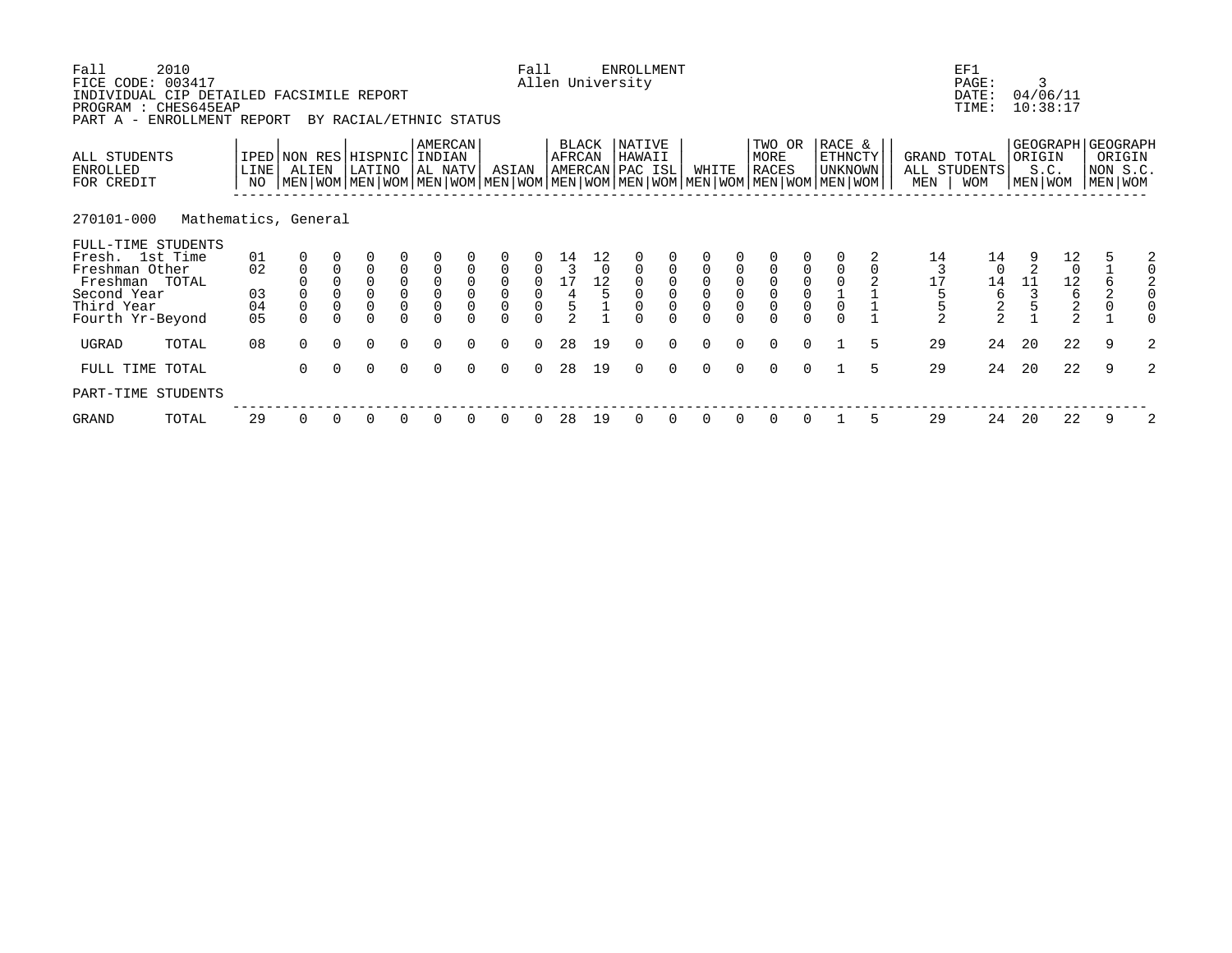| Fall<br>FICE CODE: 003417<br>INDIVIDUAL CIP DETAILED FACSIMILE REPORT<br>PROGRAM : CHES645EAP<br>PART A - ENROLLMENT REPORT | 2010                       |                                        |                                                   |                                          | BY RACIAL/ETHNIC STATUS                           |                                                                  |                                           |                                           |                                         | Fall                                      |                                                   |    | <b>ENROLLMENT</b><br>Allen University          |               |                                           |                              |                                                                                                                                               |                                           |                                                                            |                           |                          | EF1<br>PAGE:<br>DATE:<br>TIME:       |                | 4<br>04/06/11<br>10:38:17                                      |                                                                   |                                                        |
|-----------------------------------------------------------------------------------------------------------------------------|----------------------------|----------------------------------------|---------------------------------------------------|------------------------------------------|---------------------------------------------------|------------------------------------------------------------------|-------------------------------------------|-------------------------------------------|-----------------------------------------|-------------------------------------------|---------------------------------------------------|----|------------------------------------------------|---------------|-------------------------------------------|------------------------------|-----------------------------------------------------------------------------------------------------------------------------------------------|-------------------------------------------|----------------------------------------------------------------------------|---------------------------|--------------------------|--------------------------------------|----------------|----------------------------------------------------------------|-------------------------------------------------------------------|--------------------------------------------------------|
| ALL STUDENTS<br><b>ENROLLED</b><br>FOR CREDIT                                                                               |                            | LINE<br>NO.                            | IPED NON RES HISPNIC INDIAN<br>ALIEN              |                                          | LATINO                                            |                                                                  | <b>AMERCAN</b><br>AL NATV                 |                                           | ASIAN                                   |                                           | BLACK<br>AFRCAN                                   |    | NATIVE<br>HAWAII<br>AMERCAN PAC ISL            |               | WHITE                                     |                              | TWO OR<br>MORE<br><b>RACES</b><br>  MEN   WOM   MEN   WOM   MEN   WOM   MEN   WOM   MEN   WOM   MEN   WOM   MEN   WOM   MEN   WOM   MEN   WOM |                                           | RACE &<br>ETHNCTY<br><b>UNKNOWN</b>                                        |                           | GRAND TOTAL<br>MEN       | ALL STUDENTS<br><b>WOM</b>           | ORIGIN         | S.C.<br>MEN   WOM                                              |                                                                   | GEOGRAPH GEOGRAPH<br>ORIGIN<br>NON S.C.<br>  MEN   WOM |
| 380201-000                                                                                                                  | Religion/Religious Studies |                                        |                                                   |                                          |                                                   |                                                                  |                                           |                                           |                                         |                                           |                                                   |    |                                                |               |                                           |                              |                                                                                                                                               |                                           |                                                                            |                           |                          |                                      |                |                                                                |                                                                   |                                                        |
| FULL-TIME STUDENTS<br>Fresh. 1st Time<br>Freshman Other<br>Freshman TOTAL<br>Second Year<br>Third Year<br>Fourth Yr-Beyond  |                            | 01<br>02<br>03<br>04<br>0 <sub>5</sub> | 0<br>$\mathbf{0}$<br>0<br>$\mathbf 0$<br>$\Omega$ | $\Omega$<br>$\Omega$<br>0<br>$\mathbf 0$ | $\Omega$<br>$\Omega$<br>0<br>$\Omega$<br>$\Omega$ | 0<br>$\mathsf{O}\xspace$<br>$\begin{matrix} 0 \\ 0 \end{matrix}$ | $\begin{matrix} 0 \\ 0 \\ 0 \end{matrix}$ | $\mathsf 0$<br>$\mathsf 0$<br>$\mathbf 0$ | 0<br>$\mathsf 0$<br>$\overline{0}$<br>0 | $\begin{matrix} 0 \\ 0 \\ 0 \end{matrix}$ | $\frac{3}{7}$<br>$\overline{3}$<br>$\overline{2}$ |    | $\Omega$<br>0<br>$\mathbf 0$<br>$\overline{0}$ | 0             | $\begin{matrix} 0 \\ 0 \\ 0 \end{matrix}$ | 0<br>$\mathbf 0$<br>$\Omega$ | 0<br>$\begin{matrix} 0 \\ 0 \\ 0 \end{matrix}$<br>$\Omega$                                                                                    | $\begin{matrix} 0 \\ 0 \\ 0 \end{matrix}$ | 0<br>$\begin{smallmatrix}0\\0\end{smallmatrix}$<br>$\mathsf 0$<br>$\Omega$ | $\Omega$<br>0<br>$\Omega$ | 3<br>3<br>$\overline{2}$ | $\frac{4}{2}$<br>$\frac{1}{5}$       | $\overline{2}$ | $\mathbf 0$<br>$\begin{array}{c} 4 \\ 2 \\ 1 \\ 4 \end{array}$ | $\begin{array}{c} 1 \\ 1 \\ 2 \\ 0 \end{array}$<br>$\overline{0}$ |                                                        |
| <b>UGRAD</b>                                                                                                                | TOTAL                      | 08                                     | $\Omega$                                          | $\Omega$                                 | $\mathbf 0$                                       | $\Omega$                                                         | $\Omega$                                  | $\Omega$                                  | $\Omega$                                | $\Omega$                                  | 15                                                | 11 | $\Omega$                                       | $\Omega$      | $\Omega$                                  | $\Omega$                     | $\mathbf 0$                                                                                                                                   | $\mathbf 0$                               | $\Omega$                                                                   |                           | 15                       | 12                                   | 12             | 11                                                             | 3                                                                 |                                                        |
| FULL TIME TOTAL                                                                                                             |                            |                                        | $\Omega$                                          | $\Omega$                                 | $\Omega$                                          | $\Omega$                                                         | $\Omega$                                  | $\Omega$                                  | $\Omega$                                | $\Omega$                                  | 15                                                | 11 | $\Omega$                                       | $\Omega$      | $\Omega$                                  | $\Omega$                     | $\Omega$                                                                                                                                      | $\Omega$                                  | $\Omega$                                                                   |                           | 15                       | 12                                   | 12             | 11                                                             | $\mathcal{L}$                                                     |                                                        |
| PART-TIME STUDENTS<br>Fresh. 1st Time<br>Freshman                                                                           | TOTAL                      | 15                                     | 0<br>$\cap$                                       | $\Omega$                                 | $\begin{matrix} 0 \\ 0 \end{matrix}$              | $\frac{0}{0}$                                                    | $\begin{matrix} 0 \\ 0 \end{matrix}$      |                                           | $\begin{matrix} 0 \\ 0 \end{matrix}$    | $\frac{0}{0}$                             |                                                   |    | $\frac{0}{0}$                                  | $\frac{0}{0}$ | $\frac{0}{0}$                             |                              | $\begin{matrix} 0 \\ 0 \end{matrix}$                                                                                                          | $\frac{0}{0}$                             | $\Omega$                                                                   | 0<br>$\cap$               | $\frac{1}{1}$            | $\begin{matrix} 0 \\ 0 \end{matrix}$ | $\frac{1}{1}$  | $\begin{matrix} 0 \\ 0 \end{matrix}$                           | 0<br>$\Omega$                                                     |                                                        |
| <b>UGRAD</b>                                                                                                                | TOTAL                      | 22                                     | $\Omega$                                          | $\Omega$                                 | $\Omega$                                          | $\Omega$                                                         | ∩                                         |                                           |                                         |                                           |                                                   |    |                                                |               |                                           |                              | $\Omega$                                                                                                                                      | $\Omega$                                  | $\Omega$                                                                   | $\Omega$                  | $\mathbf{1}$             | $\Omega$                             |                | $\Omega$                                                       | $\Omega$                                                          |                                                        |
| PART TIME TOTAL                                                                                                             |                            |                                        | 0                                                 |                                          | 0                                                 | $\Omega$                                                         | $\Omega$                                  |                                           | <sup>0</sup>                            |                                           |                                                   |    |                                                |               |                                           |                              | O                                                                                                                                             | $\Omega$                                  | $\Omega$                                                                   | 0                         | 1                        | $\Omega$                             |                | 0                                                              | 0                                                                 |                                                        |
| <b>GRAND</b>                                                                                                                | TOTAL                      | 29                                     | 0                                                 |                                          | 0                                                 |                                                                  |                                           |                                           |                                         |                                           | 16                                                | 11 |                                                |               |                                           |                              |                                                                                                                                               |                                           |                                                                            |                           | 16                       | 12                                   | 13             | 11                                                             | 3                                                                 |                                                        |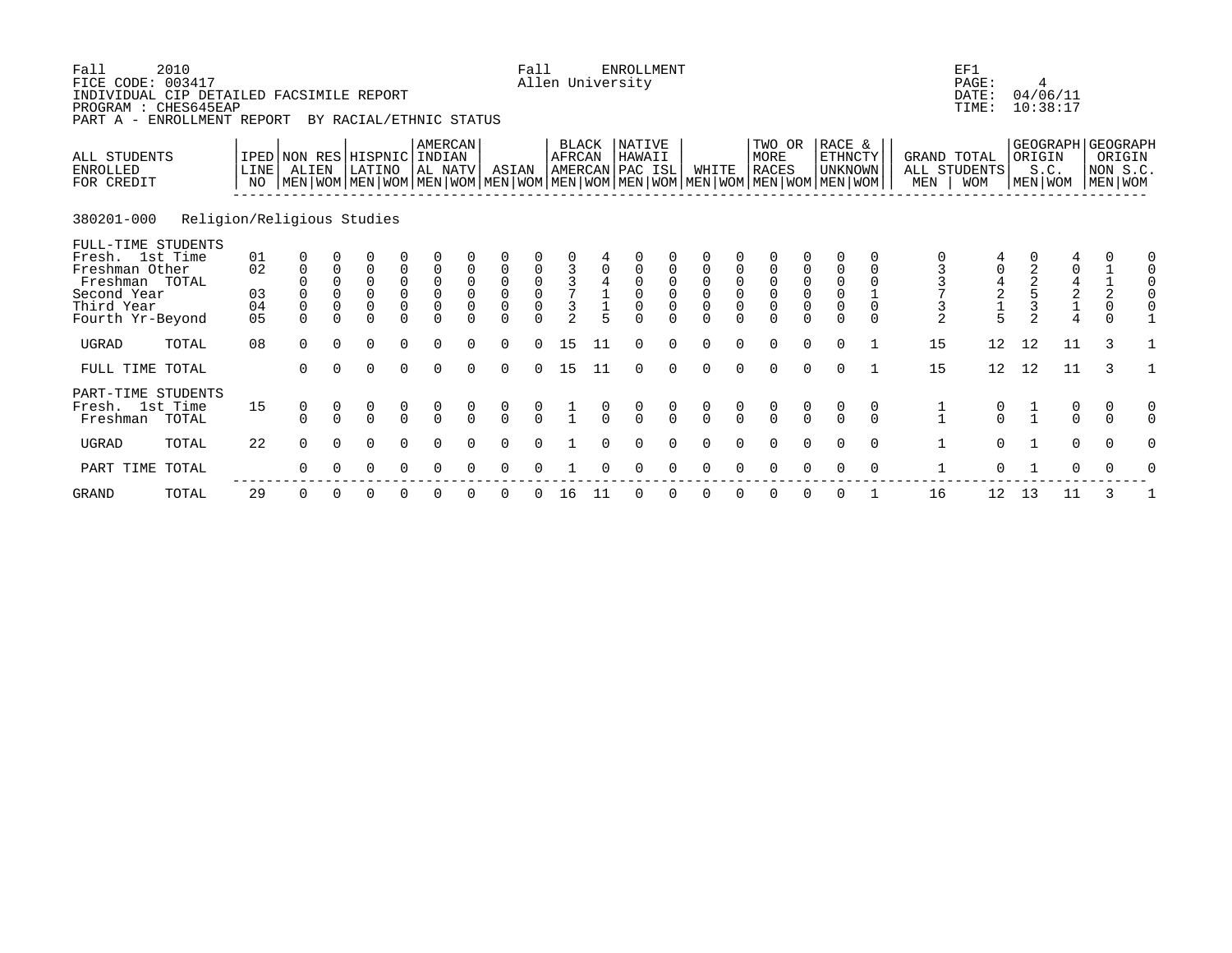| Fall<br>FICE CODE: 003417<br>INDIVIDUAL CIP DETAILED FACSIMILE REPORT<br>PROGRAM : CHES645EAP<br>PART A - | 2010<br>ENROLLMENT REPORT |                   |                                                                                                                                              |                                    | BY RACIAL/ETHNIC STATUS                          |                                 |                                                  |                                                |                                           | Fall                                | Allen University                             |               | <b>ENROLLMENT</b>                         |                                      |                |             |                                 |                     |                                            |                               |                                      | EF1<br>PAGE:<br>DATE:<br>TIME: |                                      | 5<br>04/06/11<br>10:38:17                  |                                              |  |
|-----------------------------------------------------------------------------------------------------------|---------------------------|-------------------|----------------------------------------------------------------------------------------------------------------------------------------------|------------------------------------|--------------------------------------------------|---------------------------------|--------------------------------------------------|------------------------------------------------|-------------------------------------------|-------------------------------------|----------------------------------------------|---------------|-------------------------------------------|--------------------------------------|----------------|-------------|---------------------------------|---------------------|--------------------------------------------|-------------------------------|--------------------------------------|--------------------------------|--------------------------------------|--------------------------------------------|----------------------------------------------|--|
| ALL STUDENTS<br><b>ENROLLED</b><br>FOR CREDIT                                                             |                           | <b>LINE</b><br>NO | IPED NON RES HISPNIC<br>ALIEN<br>  MEN   WOM   MEN   WOM   MEN   WOM   MEN   WOM   MEN   WOM   MEN   WOM   MEN   WOM   MEN   WOM   MEN   WOM |                                    | LATINO                                           |                                 | <b>AMERCAN</b><br>  INDIAN<br>AL NATV            |                                                | ASIAN                                     |                                     | BLACK<br>AFRCAN                              |               | NATIVE<br>HAWAII<br>AMERCAN PAC ISL       |                                      | WHITE          |             | TWO OR<br>MORE<br><b>RACES</b>  |                     | RACE &<br><b>ETHNCTY</b><br><b>UNKNOWN</b> |                               | GRAND TOTAL<br>MEN                   | ALL STUDENTS<br><b>WOM</b>     | ORIGIN                               | GEOGRAPH   GEOGRAPH<br>S.C.<br>MEN WOM     | ORIGIN<br>NON S.C.<br>MEN WOM                |  |
| 400501-000                                                                                                | Chemistry, General        |                   |                                                                                                                                              |                                    |                                                  |                                 |                                                  |                                                |                                           |                                     |                                              |               |                                           |                                      |                |             |                                 |                     |                                            |                               |                                      |                                |                                      |                                            |                                              |  |
| FULL-TIME STUDENTS<br>Fresh. 1st Time<br>Freshman TOTAL<br>Second Year<br>Third Year                      |                           | 01<br>03<br>04    | 0<br>$\mathsf 0$<br>$\Omega$                                                                                                                 | $\mathsf{O}\xspace$<br>$\mathsf 0$ | $\begin{matrix} 0 \\ 0 \end{matrix}$<br>$\Omega$ | $\overline{0}$<br>0<br>$\Omega$ | $\overline{0}$<br>0<br>$\Omega$                  | $\mathsf{O}\xspace$<br>$\mathsf 0$<br>$\Omega$ | $\begin{matrix} 0 \\ 0 \\ 0 \end{matrix}$ | $\begin{matrix}0\\0\\0\end{matrix}$ | $\begin{array}{c}\n1 \\ 1 \\ 0\n\end{array}$ | $\frac{4}{2}$ | $\begin{matrix} 0 \\ 0 \\ 0 \end{matrix}$ | $\overline{0}$                       | $\overline{0}$ | $\mathsf 0$ | $\overline{0}$<br>0<br>$\Omega$ | $\overline{0}$<br>0 | $\overline{0}$                             |                               | $\Omega$                             | $\frac{4}{3}$                  |                                      | $\begin{array}{c} 3 \\ 2 \\ 1 \end{array}$ | $\begin{matrix}1\\0\end{matrix}$<br>$\Omega$ |  |
| <b>UGRAD</b>                                                                                              | TOTAL                     | 08                | $\Omega$                                                                                                                                     | $\Omega$                           | $\Omega$                                         | $\Omega$                        | $\Omega$                                         | $\Omega$                                       | $\Omega$                                  | $\Omega$                            | 2                                            |               | $\Omega$                                  | $\cap$                               | $\cap$         | $\cap$      | $\Omega$                        | $\Omega$            | $\cap$                                     |                               | 2                                    | 8                              | $\mathbf{1}$                         | 6                                          |                                              |  |
| FULL TIME TOTAL                                                                                           |                           |                   | $\Omega$                                                                                                                                     | $\Omega$                           | $\Omega$                                         | $\Omega$                        | $\Omega$                                         | $\Omega$                                       | $\Omega$                                  | $\Omega$                            | 2                                            |               | $\Omega$                                  | $\Omega$                             | $\Omega$       | $\Omega$    | $\Omega$                        | $\Omega$            | $\Omega$                                   |                               | 2                                    | 8                              | $\mathbf{1}$                         | 6                                          |                                              |  |
| PART-TIME STUDENTS<br>Fresh. 1st Time<br>Freshman TOTAL<br>Fourth Yr-Beyond                               |                           | 15<br>19          | 0<br>$\mbox{O}$<br>$\cap$                                                                                                                    | $\mathsf 0$<br>$\Omega$            | $\begin{matrix}0\\0\end{matrix}$                 | $\overline{0}$                  | $\begin{smallmatrix}0\\0\\0\\0\end{smallmatrix}$ | $\begin{matrix}0\\0\end{matrix}$               | $\overline{0}$                            | $\overline{0}$                      | $\alpha$                                     |               | $\frac{0}{0}$                             | $\begin{matrix} 0 \\ 0 \end{matrix}$ | $\overline{0}$ |             | $\overline{0}$                  | $\overline{0}$      | $\mathsf{O}\xspace$                        | 0<br>$\mathsf{O}$<br>$\Omega$ | 0<br>$\mathsf{O}\xspace$<br>$\Omega$ |                                | $\begin{matrix} 0 \\ 0 \end{matrix}$ | $\frac{1}{1}$                              | 0<br>$\pmb{0}$                               |  |
| <b>UGRAD</b>                                                                                              | TOTAL                     | 22                | $\Omega$                                                                                                                                     | $\Omega$                           | $\Omega$                                         | $\Omega$                        | $\Omega$                                         |                                                |                                           |                                     |                                              |               |                                           |                                      |                |             |                                 | $\Omega$            |                                            | $\Omega$                      | $\mathbf 0$                          | $\overline{2}$                 | $\Omega$                             | 2                                          | $\Omega$                                     |  |
| PART TIME TOTAL                                                                                           |                           |                   | ∩                                                                                                                                            |                                    | O                                                |                                 | ∩                                                |                                                |                                           |                                     |                                              |               |                                           |                                      |                |             |                                 |                     |                                            | $\Omega$                      | $\mathbf 0$                          | $\overline{2}$                 | $\Omega$                             | $\overline{a}$                             |                                              |  |
|                                                                                                           |                           |                   |                                                                                                                                              |                                    |                                                  |                                 |                                                  |                                                |                                           |                                     |                                              |               |                                           |                                      |                |             |                                 |                     |                                            |                               |                                      |                                |                                      |                                            |                                              |  |

GRAND TOTAL 29 0 0 0 0 0 0 0 0 2 9 0 0 0 0 0 0 0 1 2 10 1 8 1 2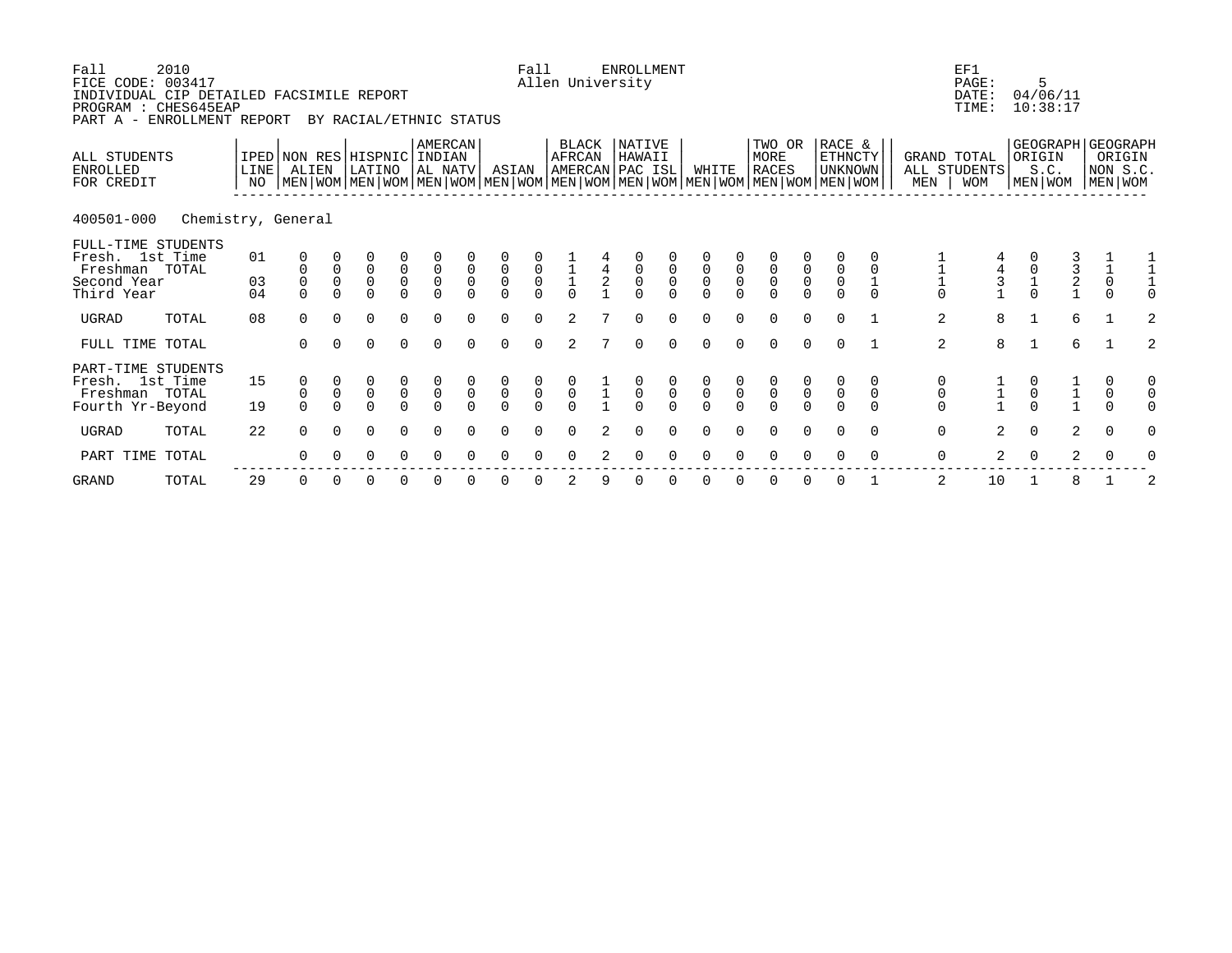| Fall<br>FICE CODE: 003417<br>INDIVIDUAL CIP DETAILED FACSIMILE REPORT<br>PROGRAM : CHES645EAP<br>PART A - ENROLLMENT REPORT | 2010                     |                                        |                                                  |                                                    | BY RACIAL/ETHNIC STATUS                                            |                                                       |                                                       |                                           |                                                                | Fall                                           |                                             |                            | <b>ENROLLMENT</b><br>Allen University                           |                    |                                                                   |                                               |                                                                                                                                        |                                           |                                                |                                             |                                 | EF1<br>PAGE:<br>DATE:<br>TIME:  |                                            | 6<br>04/06/11<br>10:38:17       |                                                  |                                         |
|-----------------------------------------------------------------------------------------------------------------------------|--------------------------|----------------------------------------|--------------------------------------------------|----------------------------------------------------|--------------------------------------------------------------------|-------------------------------------------------------|-------------------------------------------------------|-------------------------------------------|----------------------------------------------------------------|------------------------------------------------|---------------------------------------------|----------------------------|-----------------------------------------------------------------|--------------------|-------------------------------------------------------------------|-----------------------------------------------|----------------------------------------------------------------------------------------------------------------------------------------|-------------------------------------------|------------------------------------------------|---------------------------------------------|---------------------------------|---------------------------------|--------------------------------------------|---------------------------------|--------------------------------------------------|-----------------------------------------|
| ALL STUDENTS<br><b>ENROLLED</b><br>FOR CREDIT                                                                               |                          | NO                                     | IPED NON RES HISPNIC INDIAN<br>LINE ALIEN        |                                                    | LATINO                                                             |                                                       | <b>AMERCAN</b><br>AL NATV                             |                                           | ASIAN                                                          |                                                | <b>AFRCAN</b>                               | BLACK                      | NATIVE<br>HAWAII<br>AMERCAN PAC ISL                             |                    | WHITE                                                             |                                               | TWO OR<br>MORE<br>RACES<br>  MEN   WOM   MEN   WOM   MEN   WOM   MEN   WOM   MEN   WOM   MEN   WOM   MEN   WOM   MEN   WOM   MEN   WOM |                                           | RACE &<br><b>ETHNCTY</b><br><b>UNKNOWN</b>     |                                             | GRAND TOTAL<br>MEN              | ALL STUDENTS<br><b>WOM</b>      | ORIGIN                                     | S.C.                            | GEOGRAPH GEOGRAPH<br>NON S.C.<br>MEN WOM MEN WOM | ORIGIN                                  |
| 450101-000                                                                                                                  | Social Sciences, General |                                        |                                                  |                                                    |                                                                    |                                                       |                                                       |                                           |                                                                |                                                |                                             |                            |                                                                 |                    |                                                                   |                                               |                                                                                                                                        |                                           |                                                |                                             |                                 |                                 |                                            |                                 |                                                  |                                         |
| FULL-TIME STUDENTS<br>Fresh. 1st Time<br>Freshman Other<br>Freshman TOTAL<br>Second Year<br>Third Year<br>Fourth Yr-Beyond  |                          | 01<br>02<br>03<br>04<br>0 <sub>5</sub> | 0<br>0<br>$\mathbf 0$<br>$\mathsf 0$<br>$\Omega$ | $\mathbf 0$<br>$\Omega$<br>$\mathbf 0$<br>$\Omega$ | $\overline{0}$<br>$\overline{0}$<br>$\Omega$<br>$\Omega$<br>$\cap$ | $\begin{matrix} 0 \\ 0 \\ 0 \end{matrix}$<br>$\Omega$ | $\begin{matrix} 0 \\ 0 \\ 0 \end{matrix}$<br>$\Omega$ | $\mathbf 0$<br>$\mathbf 0$<br>$\mathbf 0$ | $\mathbf 0$<br>$\overline{0}$<br>$\mathsf{O}\xspace$<br>$\cap$ | $\mathbf 0$<br>$\mathbf 0$<br>0<br>$\cap$      | 34<br>17<br>51<br>17<br>9<br>$\overline{4}$ | 58<br>32<br>90<br>46<br>19 | 0<br>$\mathsf 0$<br>0<br>$\mathsf 0$<br>$\mathbf 0$<br>$\Omega$ |                    | $\begin{array}{c} 1 \\ 1 \\ 0 \end{array}$<br>$\mathsf{O}\xspace$ | $\mathbf 0$<br>$\mathbf 0$                    | $\mathbf 0$<br>$\begin{matrix} 0 \\ 0 \\ 0 \end{matrix}$<br>$\Omega$                                                                   | $\begin{matrix} 0 \\ 0 \\ 0 \end{matrix}$ | $\mathbf 0$<br>$\frac{1}{0}$<br>$\overline{2}$ | $\overline{a}$                              | 35<br>18<br>53<br>17<br>11<br>5 | 62<br>33<br>95<br>47<br>24<br>9 | 26<br>11<br>37<br>15<br>5<br>5             | 51<br>25<br>76<br>37<br>19<br>9 | 9<br>$7\phantom{.0}$<br>16<br>2<br>6<br>$\Omega$ | 11<br>8<br>19<br>10<br>5<br>$\mathbf 0$ |
| <b>UGRAD</b>                                                                                                                | TOTAL                    | 08                                     | $\Omega$                                         | $\Omega$                                           | $\Omega$                                                           | $\Omega$                                              | $\Omega$                                              | $\cap$                                    | $\Omega$                                                       | $\Omega$                                       | 81                                          | 162                        | $\Omega$                                                        | $\cap$             |                                                                   | $\Omega$                                      | $\Omega$                                                                                                                               | $\Omega$                                  | 4                                              | 13                                          | 86                              | 175                             | 62                                         | 141                             | 24                                               | 34                                      |
| FULL TIME TOTAL                                                                                                             |                          |                                        | $\Omega$                                         | $\Omega$                                           | $\Omega$                                                           | $\Omega$                                              | $\Omega$                                              | $\Omega$                                  | $\Omega$                                                       | $\Omega$                                       |                                             | 81 162                     | $\Omega$                                                        | $\Omega$           |                                                                   | $\Omega$                                      | $\Omega$                                                                                                                               | $\Omega$                                  | $\overline{4}$                                 | 13                                          | 86                              | 175                             | 62                                         | 141                             | 24                                               | 34                                      |
| PART-TIME STUDENTS<br>Fresh. 1st Time<br>Freshman Other<br>Freshman TOTAL<br>Second Year                                    |                          | 15<br>16<br>17                         | 0<br>$\mathsf 0$<br>$\overline{0}$<br>$\Omega$   | $\mathsf 0$<br>$\mathsf 0$                         | $\begin{matrix} 0 \\ 0 \\ 0 \end{matrix}$<br>$\Omega$              | $\begin{matrix} 0 \\ 0 \\ 0 \end{matrix}$<br>$\Omega$ | $\begin{matrix}0\\0\\0\end{matrix}$<br>$\Omega$       | $\overline{0}$                            | $\begin{matrix} 0 \\ 0 \\ 0 \\ 0 \end{matrix}$                 | $\begin{matrix} 0 \\ 0 \\ 0 \\ 0 \end{matrix}$ | $\frac{1}{2}$<br>0                          | $\frac{3}{6}$              | 000                                                             | $_{\rm 0}^{\rm 0}$ | $\begin{smallmatrix}0\\0\end{smallmatrix}$                        | $\begin{smallmatrix}0\\0\\0\end{smallmatrix}$ | $\begin{matrix} 0 \\ 0 \\ 0 \\ 0 \end{matrix}$                                                                                         | $\overline{0}$                            | $\begin{smallmatrix}0\\0\end{smallmatrix}$     | 0<br>$\mathbf 0$<br>$\mathbf 0$<br>$\Omega$ | $\frac{1}{2}$<br>0              | $\frac{3}{6}$                   | $\begin{array}{c} 1 \\ 1 \\ 0 \end{array}$ | $\frac{0}{2}$<br>$\frac{2}{1}$  | $\frac{1}{0}$<br>$\frac{1}{0}$                   | $\frac{3}{4}$<br>$\Omega$               |
| <b>UGRAD</b>                                                                                                                | TOTAL                    | 22                                     | $\Omega$                                         | $\Omega$                                           | $\Omega$                                                           | $\Omega$                                              | $\Omega$                                              | $\Omega$                                  | $\Omega$                                                       | $\Omega$                                       | $\overline{a}$                              |                            | $\Omega$                                                        | $\Omega$           | $\Omega$                                                          | 0                                             | $\Omega$                                                                                                                               | $\Omega$                                  | $\Omega$                                       | $\Omega$                                    | 2                               | $7\phantom{.0}$                 | $\mathbf{1}$                               | 3                               | $\mathbf{1}$                                     | 4                                       |
| PART TIME                                                                                                                   | TOTAL                    |                                        | 0                                                |                                                    | 0                                                                  | 0                                                     |                                                       |                                           | $\Omega$                                                       |                                                |                                             |                            |                                                                 |                    |                                                                   |                                               | ∩                                                                                                                                      |                                           | ∩                                              | $\Omega$                                    | 2                               | 7                               |                                            | 3                               |                                                  | 4                                       |
| <b>GRAND</b>                                                                                                                | TOTAL                    | 29                                     | 0                                                | $\Omega$                                           | 0                                                                  | 0                                                     | 0                                                     |                                           | $\Omega$                                                       |                                                | 83                                          | 169                        | 0                                                               | $\Omega$           |                                                                   |                                               | $\mathbf 0$                                                                                                                            | $\Omega$                                  | 4                                              | 13                                          | 88                              | 182                             | 63                                         | 144                             | 25                                               | 38                                      |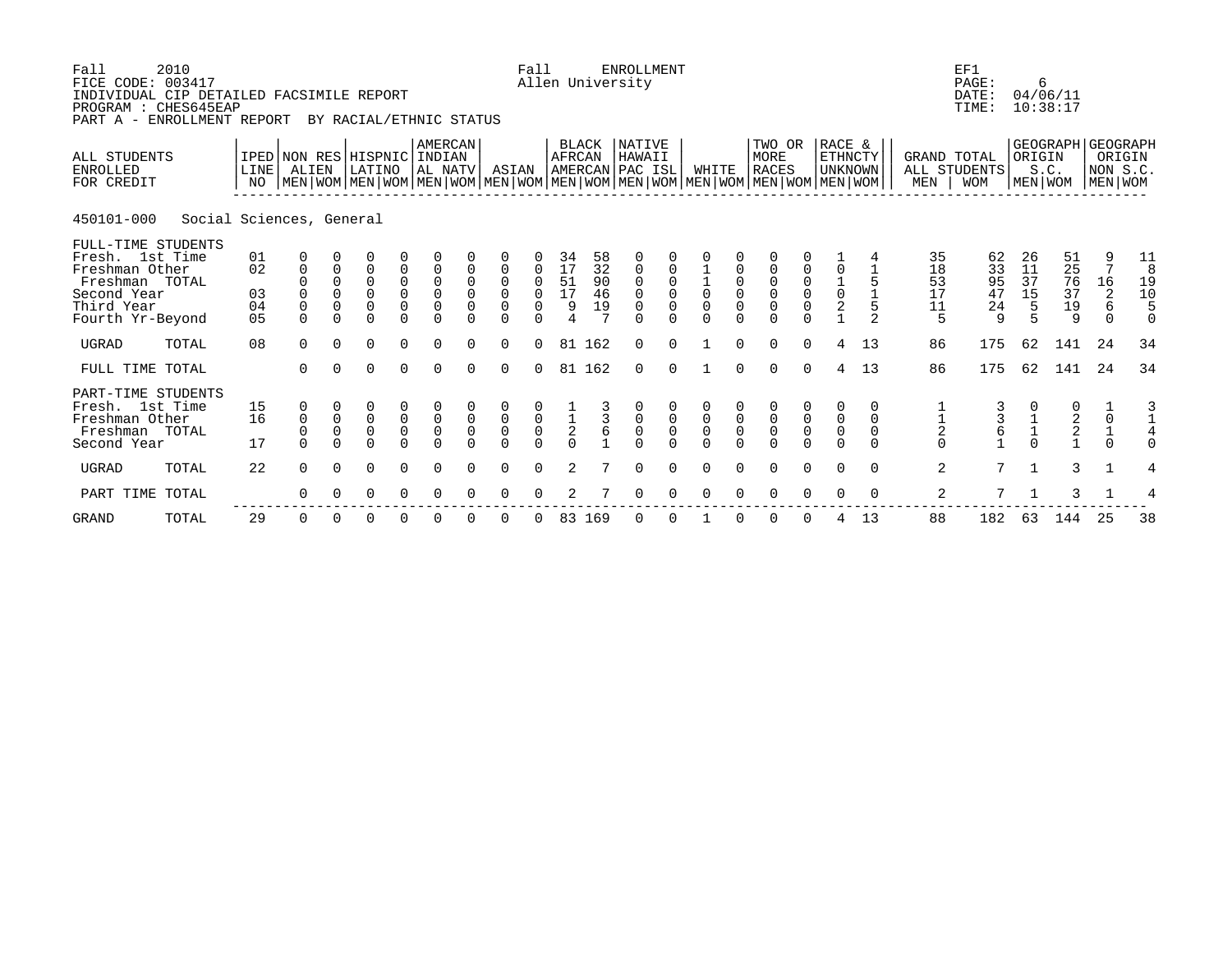| Fall<br>FICE CODE: 003417<br>INDIVIDUAL CIP DETAILED FACSIMILE REPORT<br>PROGRAM : CHES645EAP<br>PART A - ENROLLMENT REPORT | 2010           |                                        |                                             |                                                                   | BY RACIAL/ETHNIC STATUS                                    |                                                  |                                                       |                                              |                                                       | Fall                       |                                                               |   | <b>ENROLLMENT</b><br>Allen University |                         |                                              |                                            |                                                                                                                                               |                                                       |                                                       |                              |                                                               | EF1<br>PAGE:<br>DATE:<br>TIME:            |    | 7<br>04/06/11<br>10:38:17                          |                                                             |                               |   |
|-----------------------------------------------------------------------------------------------------------------------------|----------------|----------------------------------------|---------------------------------------------|-------------------------------------------------------------------|------------------------------------------------------------|--------------------------------------------------|-------------------------------------------------------|----------------------------------------------|-------------------------------------------------------|----------------------------|---------------------------------------------------------------|---|---------------------------------------|-------------------------|----------------------------------------------|--------------------------------------------|-----------------------------------------------------------------------------------------------------------------------------------------------|-------------------------------------------------------|-------------------------------------------------------|------------------------------|---------------------------------------------------------------|-------------------------------------------|----|----------------------------------------------------|-------------------------------------------------------------|-------------------------------|---|
| ALL STUDENTS<br><b>ENROLLED</b><br>FOR CREDIT                                                                               |                | IPED NON RES HISPNIC<br>LINE<br>NO     | ALIEN                                       |                                                                   | LATINO                                                     |                                                  | AMERCAN<br>  INDIAN<br>AL NATV                        |                                              | ASIAN                                                 |                            | BLACK<br>AFRCAN                                               |   | NATIVE<br>HAWAII<br>AMERCAN PAC ISL   |                         | WHITE                                        |                                            | TWO OR<br>MORE<br><b>RACES</b><br>  MEN   WOM   MEN   WOM   MEN   WOM   MEN   WOM   MEN   WOM   MEN   WOM   MEN   WOM   MEN   WOM   MEN   WOM |                                                       | RACE &<br>ETHNCTY<br><b>UNKNOWN</b>                   |                              | MEN                                                           | GRAND TOTAL<br>ALL STUDENTS<br><b>WOM</b> |    | GEOGRAPH GEOGRAPH<br>ORIGIN<br>S.C.<br>  MEN   WOM |                                                             | ORIGIN<br>NON S.C.<br>MEN WOM |   |
| 500901-000                                                                                                                  | Music, General |                                        |                                             |                                                                   |                                                            |                                                  |                                                       |                                              |                                                       |                            |                                                               |   |                                       |                         |                                              |                                            |                                                                                                                                               |                                                       |                                                       |                              |                                                               |                                           |    |                                                    |                                                             |                               |   |
| FULL-TIME STUDENTS<br>Fresh. 1st Time<br>Freshman Other<br>Freshman TOTAL<br>Second Year<br>Third Year<br>Fourth Yr-Beyond  |                | 01<br>02<br>03<br>04<br>0 <sub>5</sub> | $\mathbf 0$<br>0<br>$\mathsf 0$<br>$\Omega$ | $\mathbf 0$<br>$\Omega$<br>$\mathbf 0$<br>$\mathbf 0$<br>$\Omega$ | 0<br>$\Omega$<br>$\overline{0}$<br>$\mathbf 0$<br>$\Omega$ | 0<br>$\begin{matrix} 0 \\ 0 \\ 0 \end{matrix}$   | $\begin{matrix} 0 \\ 0 \\ 0 \end{matrix}$<br>$\Omega$ | $\mathbf 0$<br>$\overline{0}$<br>$\mathbf 0$ | $\begin{matrix} 0 \\ 0 \\ 0 \end{matrix}$<br>$\Omega$ | 0000                       | $\begin{array}{c}\n2 \\ 9 \\ 1\n\end{array}$<br>$\frac{1}{3}$ |   | $\mathbf 0$<br>$\mathbf 0$            | $\overline{0}$<br>0     | $\mathbf 0$<br>$\overline{0}$<br>$\mathbf 0$ | 0<br>$\mathsf{O}\xspace$<br>$\overline{0}$ | $\begin{matrix} 0 \\ 0 \\ 0 \end{matrix}$<br>$\Omega$                                                                                         | $\begin{matrix} 0 \\ 0 \\ 0 \end{matrix}$<br>$\Omega$ | $\begin{matrix} 0 \\ 0 \\ 0 \end{matrix}$<br>$\Omega$ | $\mathbf 0$<br>0<br>$\Omega$ | $\begin{array}{c}\n2 \\ 9 \\ 1\n\end{array}$<br>$\frac{1}{3}$ | 3<br>5<br>1<br>0                          |    | $\frac{1}{2}$                                      | $\begin{array}{c} 1 \\ 2 \\ 0 \\ 0 \end{array}$<br>$\Omega$ | $\frac{1}{0}$<br>$\Omega$     |   |
| UGRAD                                                                                                                       | TOTAL          | 08                                     | $\Omega$                                    | $\Omega$                                                          | 0                                                          | $\Omega$                                         | $\Omega$                                              | $\Omega$                                     | $\Omega$                                              | $\Omega$                   | 14                                                            | 6 | $\Omega$                              | $\Omega$                | $\Omega$                                     | $\Omega$                                   | $\Omega$                                                                                                                                      | $\Omega$                                              | $\Omega$                                              |                              | 14                                                            | 7                                         | 12 |                                                    | $\overline{2}$                                              | 2                             |   |
| FULL TIME TOTAL                                                                                                             |                |                                        | $\Omega$                                    | $\Omega$                                                          | $\Omega$                                                   | $\Omega$                                         | $\Omega$                                              | $\Omega$                                     | $\Omega$                                              | $\cap$                     | 14                                                            |   | $\Omega$                              | $\Omega$                | $\cap$                                       | $\cap$                                     | $\Omega$                                                                                                                                      | $\Omega$                                              | $\Omega$                                              |                              | 14                                                            | $7\overline{ }$                           | 12 |                                                    | $\overline{2}$                                              | 2                             | 5 |
| PART-TIME STUDENTS<br>Freshman Other<br>Freshman<br>Third Year                                                              | TOTAL          | 16<br>18                               | 0<br>0<br>$\Omega$                          | $\mathsf 0$<br>$\Omega$                                           | $\mathsf 0$<br>$\Omega$                                    | $\begin{matrix} 0 \\ 0 \end{matrix}$<br>$\Omega$ | $\begin{matrix} 0 \\ 0 \end{matrix}$<br>$\Omega$      | $\mathsf{O}\xspace$<br>$\Omega$              | $\frac{0}{0}$<br>$\Omega$                             | $\overline{0}$<br>$\Omega$ | $\overline{0}$                                                |   | $\begin{matrix}0\\0\end{matrix}$      | $\mathsf 0$<br>$\Omega$ | $\begin{matrix} 0 \\ 0 \\ 0 \end{matrix}$    | $\mathsf 0$                                | $\begin{matrix} 0 \\ 0 \\ 0 \end{matrix}$                                                                                                     | $\begin{matrix} 0 \\ 0 \end{matrix}$<br>$\Omega$      | $\mathsf{O}\xspace$<br>$\Omega$                       | 0<br>$\mathbf 0$<br>$\Omega$ | 0<br>$\mathsf{O}\xspace$<br>$\Omega$                          |                                           |    |                                                    |                                                             | 0<br>$\mathsf{O}$<br>$\Omega$ |   |
| UGRAD                                                                                                                       | TOTAL          | 22                                     | 0                                           | 0                                                                 | 0                                                          | 0                                                | 0                                                     | 0                                            | 0                                                     | 0                          | 0                                                             | 2 | 0                                     | 0                       | 0                                            | 0                                          | 0                                                                                                                                             | 0                                                     | 0                                                     | 0                            | 0                                                             | 2                                         |    | $\mathbf 0$                                        | 2                                                           | $\mathbf 0$                   |   |

 PART TIME TOTAL 0 0 0 0 0 0 0 0 0 2 0 0 0 0 0 0 0 0 0 2 0 2 0 0 ------------------------------------------------------------------------------------------------------------- GRAND TOTAL 29 0 0 0 0 0 0 0 0 14 8 0 0 0 0 0 0 0 1 14 9 12 4 2 5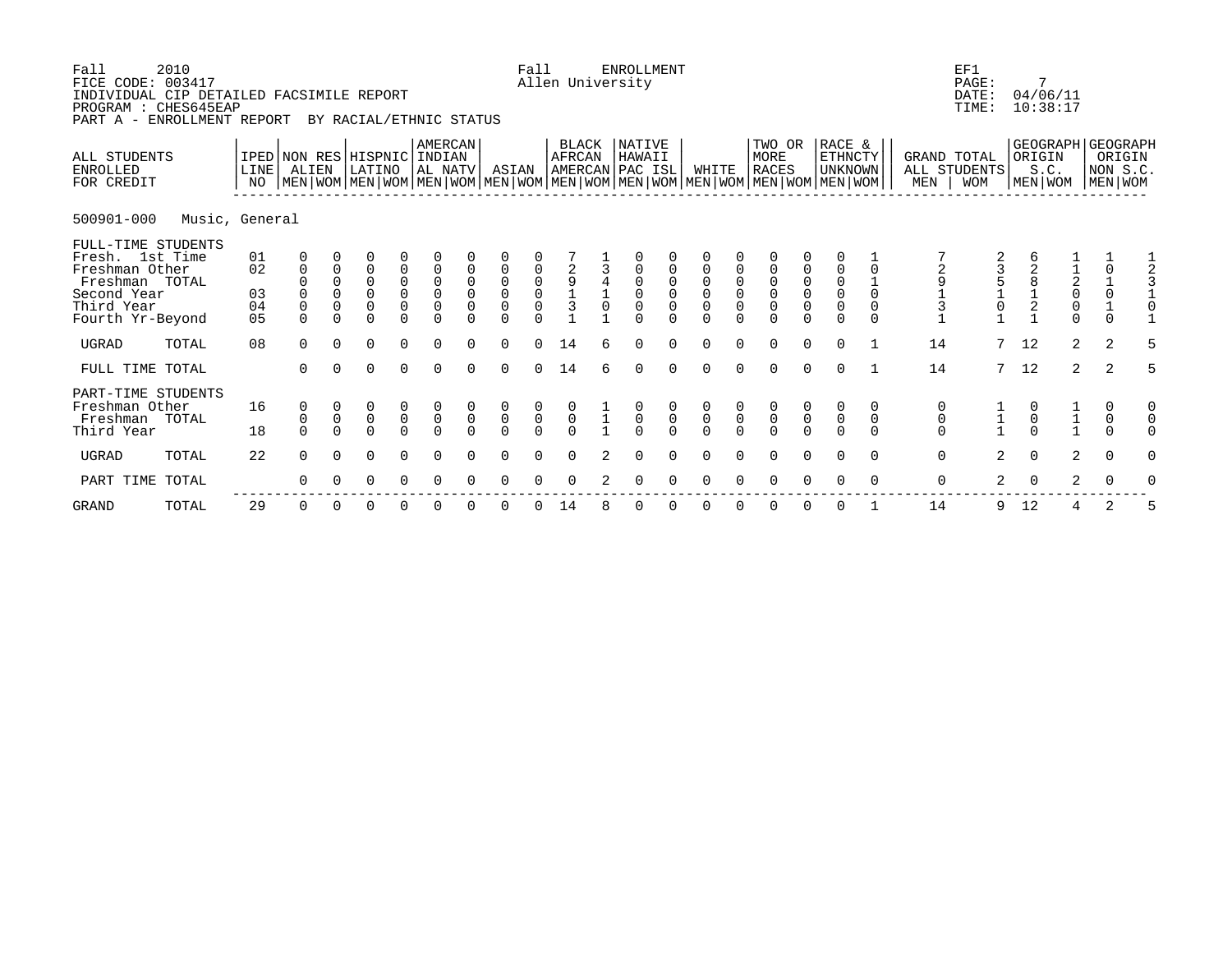| Fall<br>FICE CODE: 003417<br>INDIVIDUAL CIP DETAILED FACSIMILE REPORT<br>PROGRAM : CHES645EAP<br>PART A - ENROLLMENT REPORT | 2010                                            |                                        |                                                  |                                          | BY RACIAL/ETHNIC STATUS                                            |                                                                               |                                                          |                               |                                                                  | Fall                                           |                                                 |                                                 | <b>ENROLLMENT</b><br>Allen University            |                                           |                                            |                         |                                                                                                                                               |                                                |                                     |                                   |                                                   | EF1<br>PAGE:<br>DATE:<br>TIME:                    |                                 | 8<br>04/06/11<br>10:38:17                      |                                                   |                    |
|-----------------------------------------------------------------------------------------------------------------------------|-------------------------------------------------|----------------------------------------|--------------------------------------------------|------------------------------------------|--------------------------------------------------------------------|-------------------------------------------------------------------------------|----------------------------------------------------------|-------------------------------|------------------------------------------------------------------|------------------------------------------------|-------------------------------------------------|-------------------------------------------------|--------------------------------------------------|-------------------------------------------|--------------------------------------------|-------------------------|-----------------------------------------------------------------------------------------------------------------------------------------------|------------------------------------------------|-------------------------------------|-----------------------------------|---------------------------------------------------|---------------------------------------------------|---------------------------------|------------------------------------------------|---------------------------------------------------|--------------------|
| ALL STUDENTS<br><b>ENROLLED</b><br>FOR CREDIT                                                                               |                                                 | NO                                     | IPED NON RES HISPNIC INDIAN<br>LINE ALIEN        |                                          | LATINO                                                             |                                                                               | <b>AMERCAN</b><br>AL NATV                                |                               | ASIAN                                                            |                                                | <b>AFRCAN</b>                                   | BLACK                                           | NATIVE<br>HAWAII<br>AMERCAN PAC ISL              |                                           | WHITE                                      |                         | TWO OR<br>MORE<br><b>RACES</b><br>  MEN   WOM   MEN   WOM   MEN   WOM   MEN   WOM   MEN   WOM   MEN   WOM   MEN   WOM   MEN   WOM   MEN   WOM |                                                | RACE &<br>ETHNCTY<br><b>UNKNOWN</b> |                                   | GRAND TOTAL<br>MEN                                | ALL STUDENTS<br><b>WOM</b>                        | ORIGIN                          | GEOGRAPH GEOGRAPH<br>S.C.<br>MEN WOM   MEN WOM |                                                   | ORIGIN<br>NON S.C. |
| 520201-000                                                                                                                  | Business Administration and Management, General |                                        |                                                  |                                          |                                                                    |                                                                               |                                                          |                               |                                                                  |                                                |                                                 |                                                 |                                                  |                                           |                                            |                         |                                                                                                                                               |                                                |                                     |                                   |                                                   |                                                   |                                 |                                                |                                                   |                    |
| FULL-TIME STUDENTS<br>Fresh. 1st Time<br>Freshman Other<br>Freshman TOTAL<br>Second Year<br>Third Year<br>Fourth Yr-Beyond  |                                                 | 01<br>02<br>03<br>04<br>0 <sub>5</sub> | 0<br>0<br>$\mathbf 0$<br>$\mathsf 0$<br>$\Omega$ | 0<br>$\Omega$<br>$\mathbf 0$<br>$\Omega$ | $\overline{0}$<br>$\overline{0}$<br>$\Omega$<br>$\Omega$<br>$\cap$ | $\begin{smallmatrix}0\\0\end{smallmatrix}$<br>$\mathsf{O}\xspace$<br>$\Omega$ | $\mathsf 0$<br>$\overline{0}$<br>$\mathsf 0$<br>$\Omega$ | $\mathbf 0$<br>$\overline{0}$ | $\mathbf 0$<br>$\overline{0}$<br>$\mathsf{O}\xspace$<br>$\Omega$ | 0<br>$\mathbf 0$<br>$\Omega$<br>$\cap$         | 42<br>13<br>55<br>31<br>15<br>18                | 37<br>6<br>43<br>31<br>13<br>10                 | 0<br>0<br>$\mathbf 0$<br>$\mathbf 0$<br>$\Omega$ |                                           | $\begin{smallmatrix}0\\0\end{smallmatrix}$ | $\mathbf 0$<br>$\Omega$ | 0<br>$\begin{matrix} 0 \\ 0 \\ 0 \end{matrix}$<br>$\Omega$                                                                                    | 0<br>$\begin{matrix} 0 \\ 0 \\ 0 \end{matrix}$ | $\frac{1}{2}$<br>$\mathbf{z}$       | $\mathbf{3}$                      | 44<br>14<br>58<br>33<br>21<br>21                  | 37<br>6<br>43<br>33<br>16<br>13                   | 28<br>9<br>37<br>18<br>17<br>15 | 33<br>3<br>36<br>25<br>10<br>10                | 16<br>5<br>21<br>$15$<br>$\overline{4}$<br>6      | $\frac{4}{3}$      |
| <b>UGRAD</b>                                                                                                                | TOTAL                                           | 08                                     | $\Omega$                                         | $\Omega$                                 | $\Omega$                                                           | $\Omega$                                                                      | $\Omega$                                                 | $\cap$                        | $\Omega$                                                         |                                                | 0, 119                                          | 97                                              | $\Omega$                                         | $\Omega$                                  |                                            | $\Omega$                | $\Omega$                                                                                                                                      | $\Omega$                                       | 13                                  | 8                                 | 133                                               | 105                                               | 87                              | 81                                             | 46                                                | 24                 |
| FULL TIME TOTAL                                                                                                             |                                                 |                                        | $\Omega$                                         | $\Omega$                                 | $\Omega$                                                           | $\Omega$                                                                      | $\Omega$                                                 | $\cap$                        | $\Omega$                                                         |                                                | 0119                                            | 97                                              | $\Omega$                                         | $\Omega$                                  |                                            | $\Omega$                | $\Omega$                                                                                                                                      | $\Omega$                                       | 13                                  | 8                                 | 133                                               | 105                                               | 87                              | 81                                             | 46                                                | 24                 |
| PART-TIME STUDENTS<br>Fresh. 1st Time<br>Freshman Other<br>Freshman TOTAL<br>Second Year                                    |                                                 | 15<br>16<br>17                         | 0<br>$\mathsf 0$<br>$\mathbf 0$<br>$\Omega$      | $\mathsf 0$<br>$\mathsf 0$               | $\begin{matrix} 0 \\ 0 \end{matrix}$<br>$\overline{0}$<br>$\cap$   | $\begin{matrix} 0 \\ 0 \\ 0 \end{matrix}$<br>$\Omega$                         | $\begin{matrix}0\\0\\0\end{matrix}$<br>$\Omega$          | $\overline{0}$                | $\begin{matrix} 0 \\ 0 \\ 0 \\ 0 \end{matrix}$                   | $\begin{matrix} 0 \\ 0 \\ 0 \\ 0 \end{matrix}$ | $\begin{array}{c} 2 \\ 1 \\ 3 \\ 2 \end{array}$ | $\begin{array}{c} 2 \\ 1 \\ 3 \\ 2 \end{array}$ | 000                                              | $\begin{matrix} 0 \\ 0 \\ 0 \end{matrix}$ | $\begin{smallmatrix}0\\0\end{smallmatrix}$ | $\overline{0}$          | $\begin{matrix} 0 \\ 0 \\ 0 \\ 0 \end{matrix}$                                                                                                | $\overline{0}$                                 | 0<br>0<br>$\mathsf 0$               | 0<br>0<br>$\mathbf 0$<br>$\Omega$ | $\begin{array}{c}\n2 \\ 1 \\ 3 \\ 2\n\end{array}$ | $\begin{array}{c}\n2 \\ 1 \\ 3 \\ 2\n\end{array}$ |                                 | 0<br>$\frac{1}{2}$                             | $\begin{array}{c}\n2 \\ 0 \\ 2 \\ 1\n\end{array}$ | $\frac{2}{0}$      |
| <b>UGRAD</b>                                                                                                                | TOTAL                                           | 22                                     | $\Omega$                                         | $\Omega$                                 | $\Omega$                                                           | $\Omega$                                                                      | $\Omega$                                                 | $\Omega$                      | $\Omega$                                                         | $\Omega$                                       | 5                                               |                                                 | $\Omega$                                         | $\Omega$                                  | $\Omega$                                   | $\Omega$                | $\Omega$                                                                                                                                      | $\Omega$                                       | $\Omega$                            | $\Omega$                          | 5                                                 | 5                                                 | $\overline{2}$                  | 3                                              | 3                                                 | $\overline{a}$     |
| PART TIME                                                                                                                   | TOTAL                                           |                                        | 0                                                |                                          | 0                                                                  | 0                                                                             |                                                          |                               | $\Omega$                                                         |                                                |                                                 |                                                 |                                                  |                                           |                                            |                         | $\Omega$                                                                                                                                      |                                                |                                     | $\Omega$                          | 5                                                 | 5                                                 | 2                               | 3                                              | 3                                                 | 2                  |
| <b>GRAND</b>                                                                                                                | TOTAL                                           | 29                                     | 0                                                | $\Omega$                                 | 0                                                                  | 0                                                                             | 0                                                        |                               | 0                                                                |                                                | 0 124 102                                       |                                                 | 0                                                | $\Omega$                                  |                                            |                         | 0                                                                                                                                             | 0                                              | 13                                  | 8                                 | 138                                               | 110                                               | 89                              | 84                                             | 49                                                | 26                 |